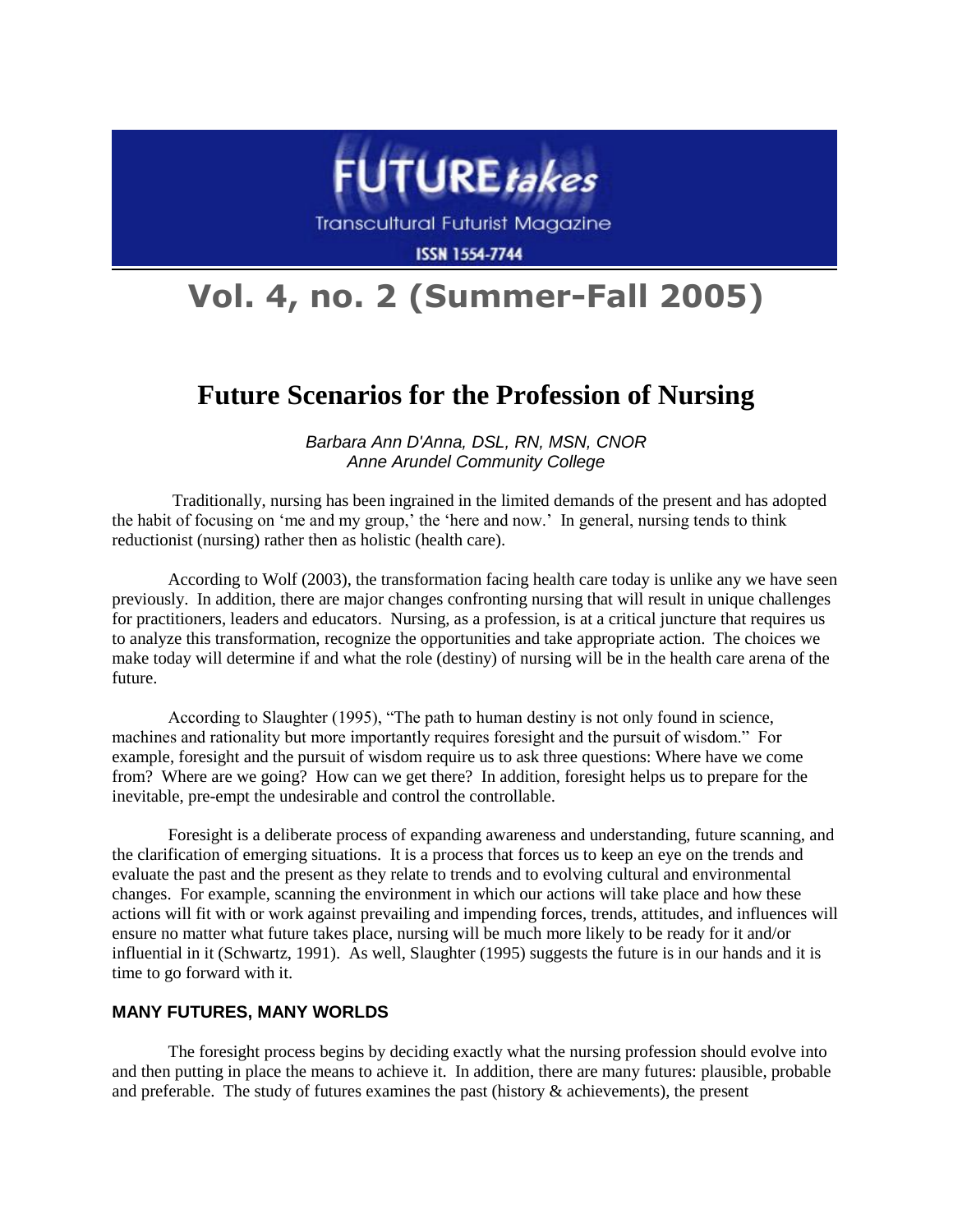(perceptions, understanding  $&$  focus) and the future (hopes, plans, intentions and goals) to identify alternative futures versus predicting the future (Gary, 2003). For example, looking back over a two hundred year history will give us insight in the continuum of yesterday, today and tomorrow (Gary 2003). Starting with the work of Florence Nightingale and building 25 years into the future will create a scenario that reflects not what nursing will look like 25 years from now but rather what health care will look like in 25 years and where nursing fits in this future scenario.

According to Schwartz (1991), scenarios are a tool for helping us to take a long view in a world of great uncertainty. The name comes from the theatrical term "scenario"– the script for a film or play. Scenarios are stories about the way the world might turn out tomorrow, stories that can help us recognize and adapt to changing aspects of our present environment. Scenarios are built around vision and transformation.

Ringland (1997) suggests using more than two scenarios to create a shared public vision. As well, Bezold (1999) identified in the work of Dator, Harman, Henderson, Toffler and Schwartz the use of four (4) "archetype" scenarios: the official future or the best guess extrapolation of current trends, the hard times scenario developed to alert users of the particular scenarios of the range of things that could go wrong, and two scenarios that are typically structurally different.

In addition, Bell (2003) suggests no matter how a scenario is constructed, how full and rich or meager and lean, how factual and fictional, how particularistic or universalistic, the scenario gives methodological unity to futures studies. It is used by all futurists in some form or another and is, thus, by far the most widely shared methodological tool of the futures field. The end product of all methods of futures research is basically the same: a scenario, a story about the future, usually including a story of the past and the present.

The role of nursing leaders/educators in creating the future is a four (4) step continuous loop/process: each step is ongoing simultaneously expanding and contracting in scope as needed.

The four (4) steps are:

- 1) Monitor and analyze trends,
- 2) Open discussion on the trends; identify all possible, probable and preferable futures,
- 3) Develop a strategic pathway for the futures, remember futuring is not about predicting the future but about not being surprised,
- 4) Head to the future; implement the strategic plan.

The next section of the paper demonstrates scenario development using steps 1 and 2.

#### **FIRST TWO STEPS – THE TRENDS**

Step 1: Monitor and analyze trends

A Delphi Analysis was conducted by Steel (2000) of community leaders, experts in their fields, to identify trends for analysis and discussion. The Delphi method was invented by RAND researchers in 1953 specifically to assess the future. The Delphi method is a version of survey analysis that involves repetitive questioning of respondents, sometimes referred to as the panel method (Bell, 2003).

The health care trends identified in the Delphi analysis were used to do environmental scanning (looking at the frequency of appearance of qualifying words / what the industry leaders are saying in books and journals that publish current topics).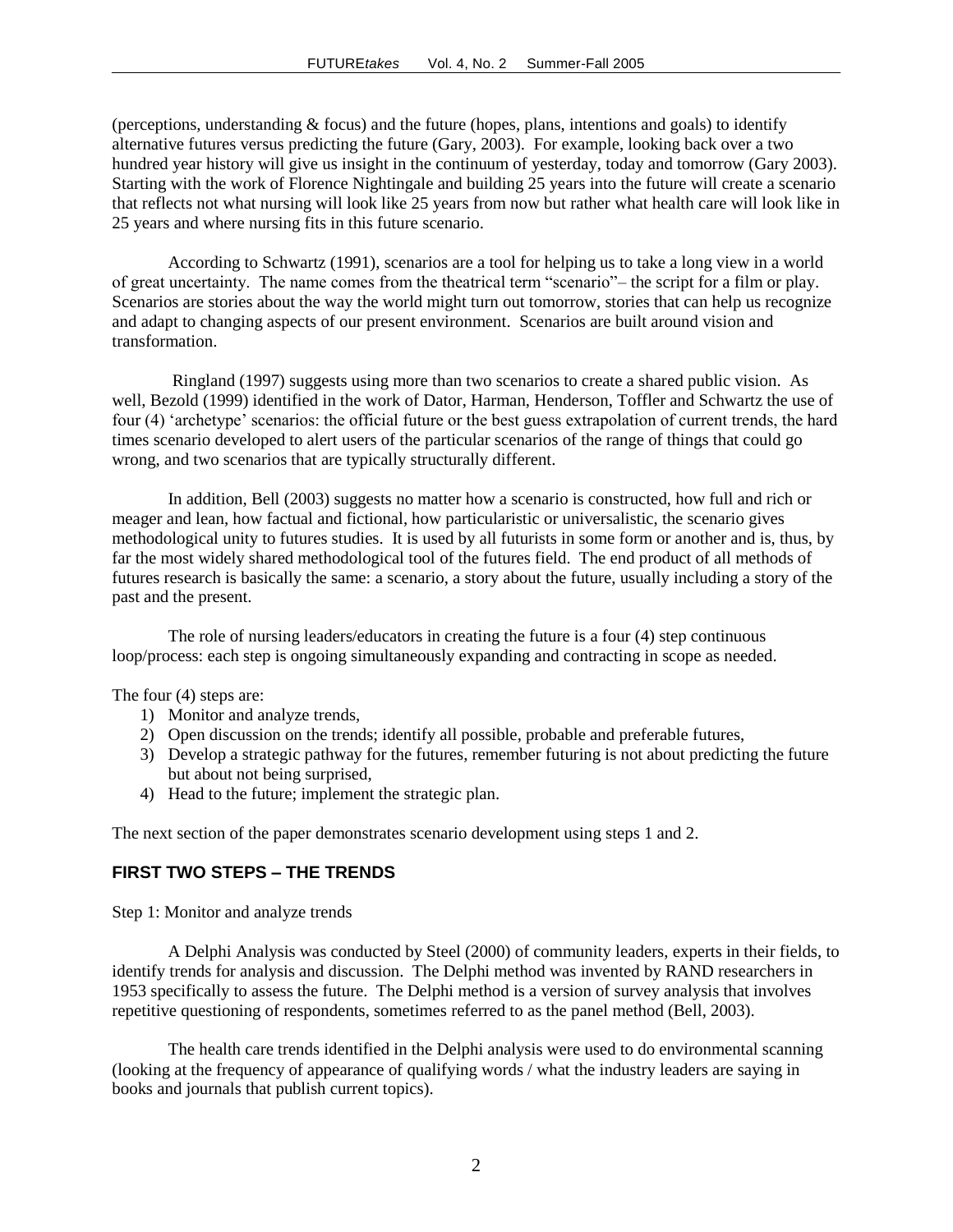Step 2: Open discussion on the trends; identifying all possible, probable and preferable futures.

The trends related to health care and the results of the environmental scanning were presented to three focus groups for discussion. The three groups were divided into nursing students, nursing educators/leaders and nursing practitioners, with each group consisting of eight (8) participants and meeting for 1.5 hours.

The following five major transformative trends were identified and discussed:

- a) Patients: Aging baby boomers will result in a substantial number of people of sixty-five (65) years of age by 2020. In 2020, these consumers will increase the demand on the health care system and expect more in terms of quality and service. They will be extremely knowledgeable about health and wellness, perhaps more knowledgeable than their health care providers (due to access to the internet). As well, they will expect and demand to be partners in all their health care decisions.
- b) Providers: There will be an increased demand for and shortage of Registered Nurses in 2020. At the same time, there will be an oversupply of physicians, especially hospitalists (inpatient physicians) decreasing the need/demand for nurse practitioners. History has shown that patients will always be cared for; if there aren't enough nurses, substitutes will be found. Today, nurses are dissatisfied with working conditions, and more are planning to leave the profession. The level of dissatisfaction will increase in 2020. The aging baby boomer nurses will reach retirement age, increasing the exodus from the profession.
- c) Economics: Hospitals are experiencing negative profit margins and are struggling to stay open. In the US, the cost of procedures, health care and drugs are the highest in the world. In 2020, hospitals will continue to struggle to meet budgets, and health care costs will remain the highest in the world.
- d) Medical Technology: There are profound changes on the horizon (2020): drugs that target a particular receptor, increased minimally invasive surgery and imaging, genetic mapping and availability of vaccines, artificial blood products, and transplantation.
- e) Information Technology: In 2020, advances in electronic records will eliminate duplication and provide immediate information, enabling extensive data mining related to patient and provider outcomes.

### **THE SCENARIOS**

The following four (4) scenarios are built from the trends identified from the Delphi Analysis, the environmental scanning, and the focus group discussions. There are two assumptions built into each scenario: health care needs will be greater in the future due to the aging population and medical and information technologies will increase longevity and the accessibility of patient data.

Scenario 1: Nursing, as a profession, no longer exists. The deficit created by the nursing shortage will be filled in by increased number of hospitalists and other substitute care providers. Third party payers will decide who provides care and who receives care. Health care consumers will have no choices or options.

Scenario 2: Nursing grows into an independent discipline resulting in an increased number of men and women entering the profession. Entry into practice is established with a professional four (4) year (Baccalaureate) degree with all nurses recognized as practitioners. As independent practitioners, nurses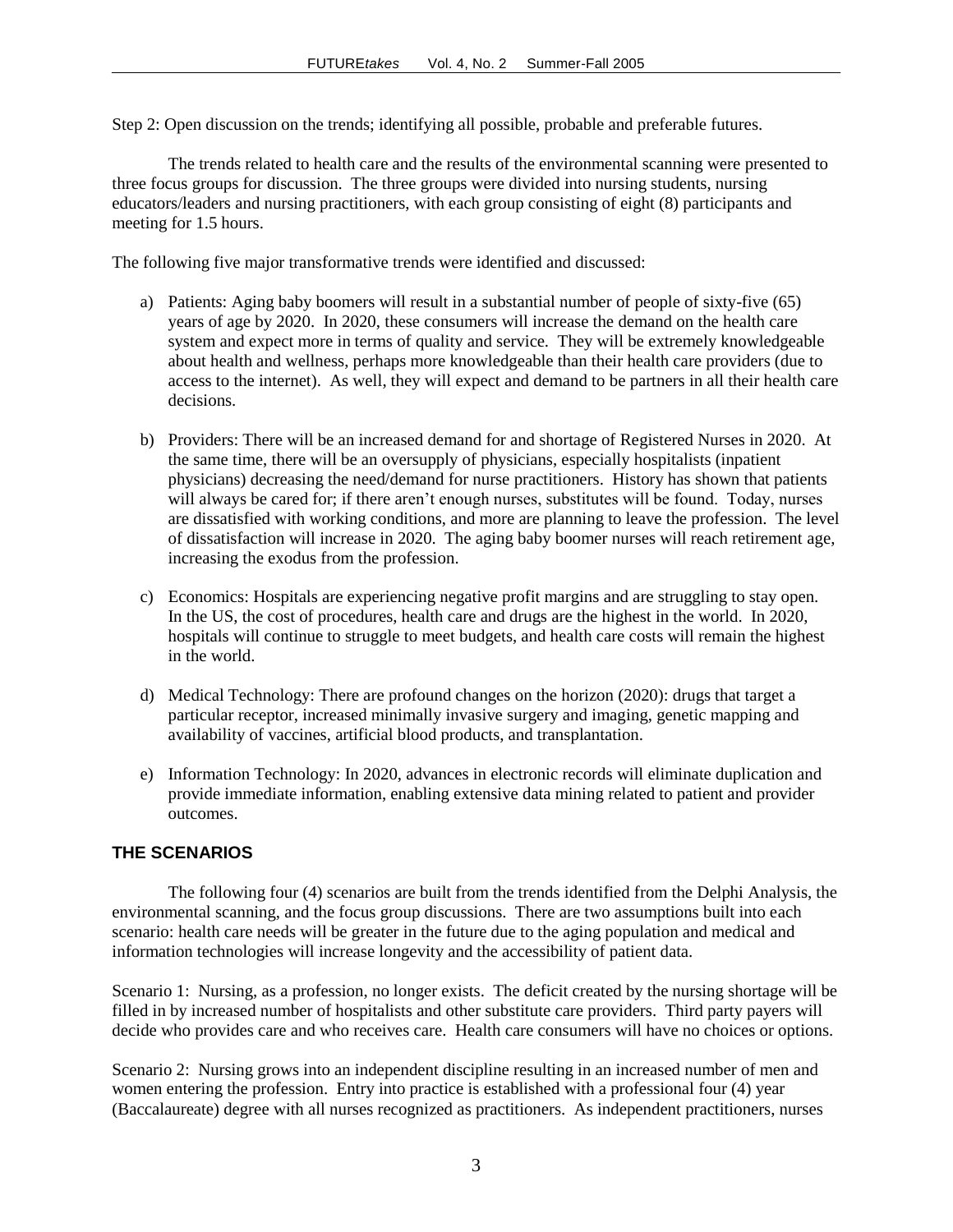will open private practices (giving patients the option to choose between an MD or RN to provide care) and have hospital admitting privileges. Nurse"s fees will be less costly than physician fees. This, coupled with nursing practice's focus on health maintenance and disease prevention, will drive down the cost of health care.

Scenario 3: There continues to be a demand for and shortage of nurses in the health care arena. Efforts to eliminate the nursing shortage will result in lower standards of practice and relaxed educational processes. The result is a decrease in the quality of care and patient satisfaction and an increase in mortality and health care costs.

Scenario 4: There continues to be a demand for and shortage of nurses in the health care arena. Pockets of innovative educational processes exist. These include distant learning, Problem-Based curricula, and on-line options. Varied entry into practice has been established as the professional registered nurse (4 year degree) and the technical registered nurse (2 year degree). Advanced practice nursing (practitioner, midwife, and anesthetist) no longer exists; they have been replaced by physicians and physician extenders.

#### **NEXT STEPS**

Step 3: Develop a strategic pathway for the future, remember futuring is not about the predicting the future but about not being surprised.

The point is not to pick one preferred future and hope it comes to pass but to be prepared for and not be surprised by the future. The function of scenarios is (in some cases) to create a better future, be ready for the future and to identify how to be influential in the future (Schwartz, 1991).

Step 4: Head to the future; implement the strategic plan.

According to Bishop (2000), the future is in our hands and it's time to go forward with it. We need to identify the preferable future of nursing and work within our spheres of influence to move towards it.

#### **SUMMARY**

The current state of health care has generated many ad hoc groups, design teams, and discussions focused around the immediate/short term solution to the identified issues. In addition, change is occurring at many levels: personal, community, corporate, national, and in ecological and global restructuring processes. Creating scenarios of the future will determine if the present needs to change; scenario building will keep the discussion and the focus on the future.

The proposed scenarios should start a discussion about the impact of our actions on the future; the prevailing trends, attitudes and influences and the impact of the environment in which our actions will fit. As well, the presented scenarios prepare us to make decisions about where to invest or pull back, where to engage or disengage and which projects to begin and which to close down.

Slaughter (1995) warns that times change, the wheel is turning and we would do well not to assume that time is on our side. Most nurses would probably be very surprised at the amount of leverage, steering capacity, autonomy and decision-making power that resides in their hands.

#### **References**